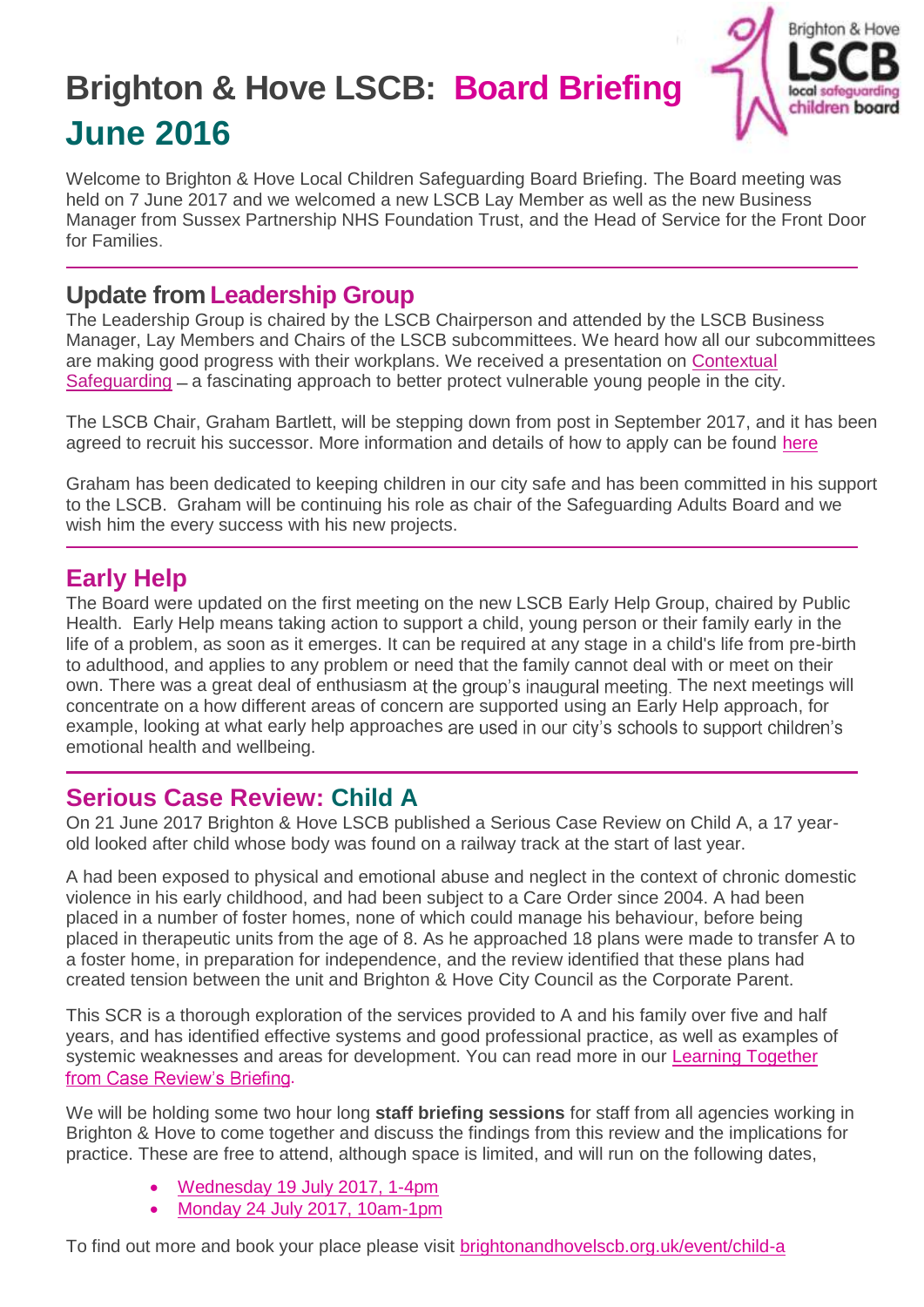### **Neglect Strategy**

All children deserve the chance to grow up in a loving, secure family and have the opportunity to achieve their full potential. Sadly, we recognise that not all children have the same experiences and not all children in our city are bought up in families able to care effectively for them. The impact of neglect on children and young people is enormous. Neglect causes great distress to children, leading to poor health, educational and social outcomes, and is potentially fatal.

The LSCB believe that all children in the city should have trusted, committed and able professionals who are able to swiftly identify and respond effectively to child neglect.

Together with our multi-agency partners the LSCB has developed a [Neglect Strategy](http://brightonandhovelscb.org.uk/wp-content/uploads/LSCB-Neglect-Strategy-2017-Final.pdf) for the city, setting out Brighton & Hove's approach to tackling neglect. This was adopted by the Board at our June meeting

In the coming months the LSCB Participation & Engagement Subcommittee will be promoting key messages from this strategy across the city, including with the public. The strategy will be launched officially in the autumn, but you can read it [here.](http://brightonandhovelscb.org.uk/wp-content/uploads/LSCB-Neglect-Strategy-2017-Final.pdf)

The LSCB have worked with the Social Care Institute for Excellence to produce an interactive **eLearning course** to raise awareness of child neglect. If you are working with children and families and would like to take part, or would like further information, please email us at [LSCB@Brighton](mailto:LSCB@Brighton-hove.gov.uk)[hove.gov.uk.](mailto:LSCB@Brighton-hove.gov.uk) We also run a day long multi-agency training session on [Child Neglect](http://brightonandhovelscb.org.uk/event/child-neglect-training/)

### **Quality Assurance: Neglect Multi-Agency Audit**

The Board considered the recent multi-agency audit on 9 cases where neglect was identified. The sample included children over three age ranges; 0-5; 6-11 and 12-18, and open to different levels of intervention from Early Help to Child in Need and Child Protection, including children with disabilities. You can read more about this audit in our [Professionals Briefing](http://brightonandhovelscb.org.uk/wp-content/uploads/NEGLECT-AUDIT-BRIEFING.pdf)

#### Examples of **what is working well**:

- Identification & response to neglect agency referrals were clear and there is clear evidence in the decision making that the previous history and experiences have been considered
- The majority of plans explicitly identify how neglect will be addressed with a focus on both the parents' and children's needs, and a range of evidence based interventions are being used to reduce the risk of/prevent neglect
- There is evidence of good multi-agency working and the children's views / experiences were considered in most cases
- The child and family's identity and cultural needs are sufficiently considered and addressed  $\bullet$ in the majority of cases

#### Examples of **what needs to improve**:

- No evidence of using the Quality of Care Tool which has been designed to support practitioners to assess neglect cases and monitor improvement
- Not all cases had an up to date chronology
- In half of the cases there has been drift and delay at some point in the child's journey  $\bullet$

Eight different agencies, including schools, took part in this audit, although a gap was identified with the participation of adult service providers, as all of these cases featured either parental mental health or substance misuse issues. Appropriate organisations will be invited to take part in the future reaudit.

The recommendations from this audit have fed into the development of the Neglect Strategy, and the actions will be overseen by our Monitoring & Engagement Subcommittee